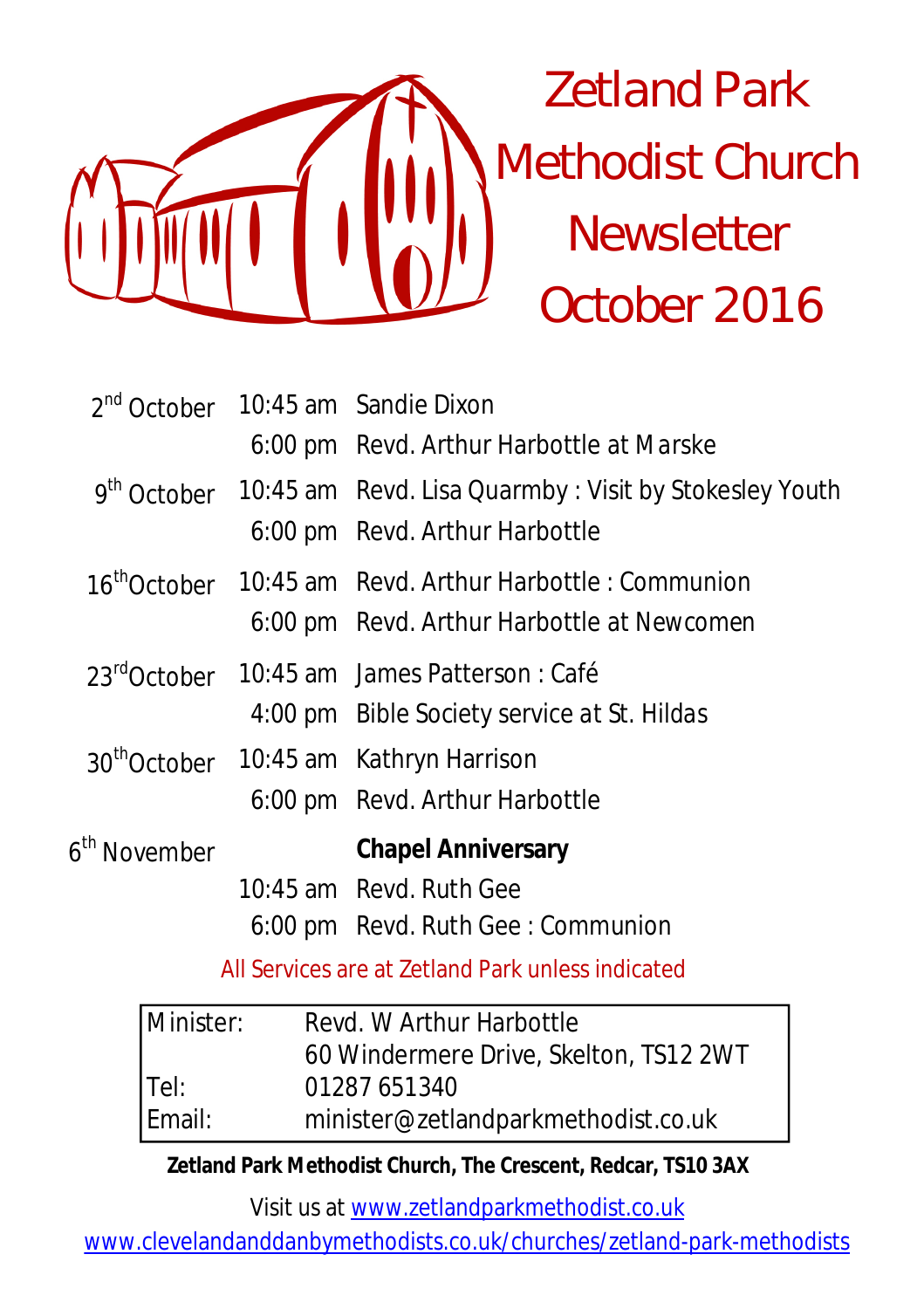At a recent church event I went to I sat on the back row listening to the singing in the opening devotions. We were singing a well known 1970's chorus which clearly everyone knew. As we moved into the second and subsequent verses I noticed that some folk started singing harmonies, but oh dear, it was anything but melodious! Clearly, different people knew different harmonies and rather than them blending into a lovely sound, the harmonies were jarring and clashing against each other and were anything but melodious!

As a past member of several choirs I recognise the importance of the need for all members to sing together on an agreed score, following one leader! There can no room in a choir for everybody deciding to do their own thing, else mayhem follows.

I believe this is also true for the Church, indeed for society in general. If we all do our own thing, chaos tends to erupt. We see this in our communities, in our country and, of course, in the international arena - no one can have missed what has happened in a certain country in the Middle East as different world powers have 'done their own thing' to try to resolve the age-long conflict!

As the church of Christ we have but one leader, that is Jesus, and His is the church and we are His followers. While there are times within the church, for the sake of order and harmony, that we appoint an individual or group to act as 'subconductor', their role is always in submission to the King of Kings! But there is never a place for everyone doing their own thing in His church. We may all do different jobs in the church - like singing different parts but we do them together to create a harmony which is the sign of the presence of the Spirit and the Lordship of Christ!

It is only when we 'sing' together in the harmonies of the Creator and of the Redeemer that the church truly produces an effect which brings glory to God, rather than reflect the ways of humankind!

Blessings . . . Arthur

## **FRIDAY @ TEN**

The next meetings will be at 10am on Fridays:

> 14<sup>th</sup> October 25<sup>th</sup> November 16<sup>th</sup> December

Come and join us and enjoy a cuppa!

See Lynn King for further information.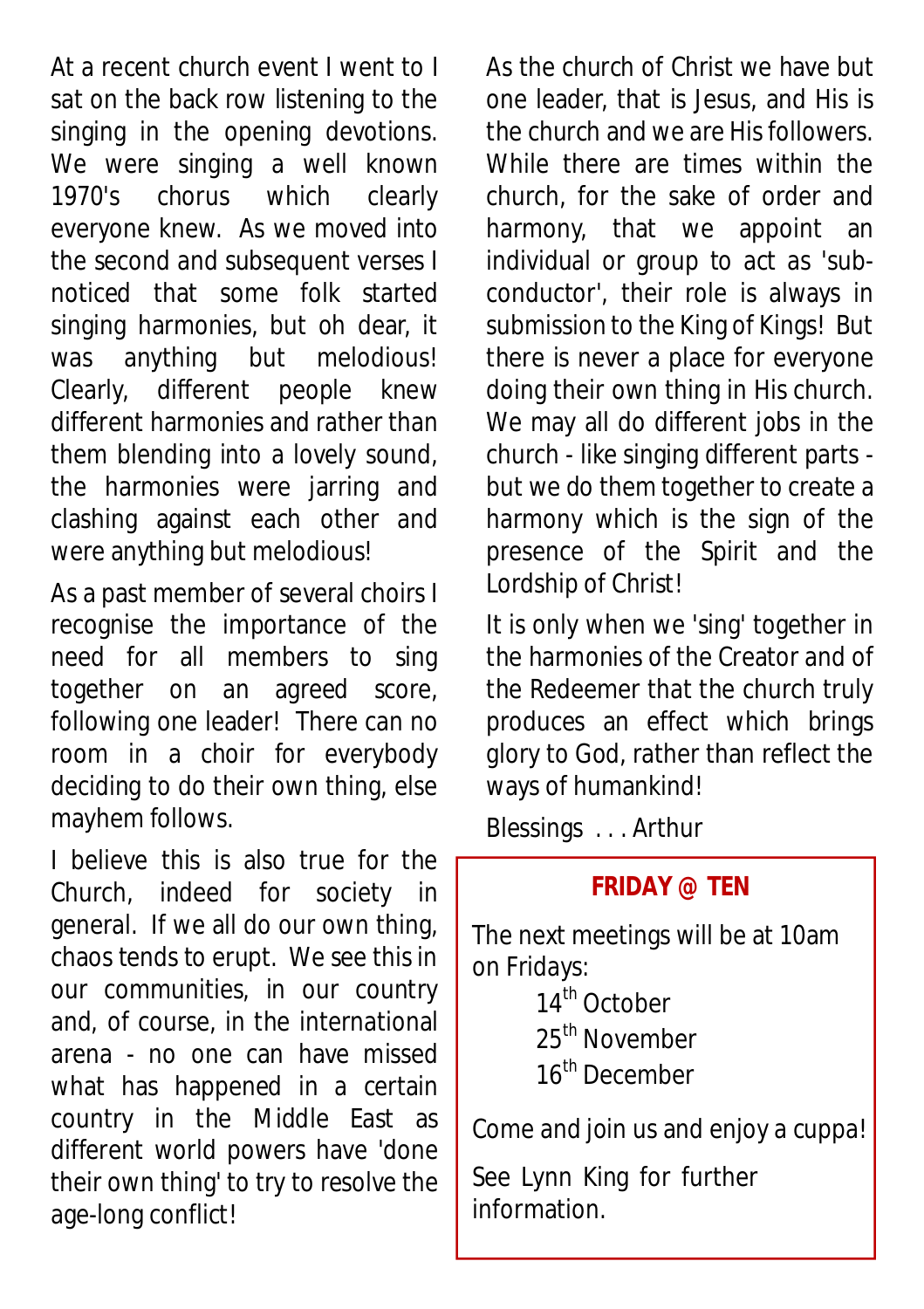| <b>Walk Through the Old Testament</b>  | Thank you to all who supported      |
|----------------------------------------|-------------------------------------|
| At Newcomen on Saturday 12th           | the recent coffee morning for the   |
| November.                              | Smiles Foundation. £215.10 was      |
| A Bible teaching event that brings the | raised towards buying Christmas     |
| Bible alive.                           | presents for children in Romania.   |
| See posters for full details.          | Also £60.05 was collected in the    |
| The next meeting of the Church Council | 'loose change' jar. Thank you again |
| is on Tuesday 25th October at 7pm.     | Jenny                               |

### **Thursday @ Church**

Folks at Newcomen and Zetland Park are now used to a Bible Study on a Thursday evening. Two such meetings have been taking place at the same time in Methodist Churches in the same town over the last year, and in terms of leadership that is something that we can just not continue to resource well not until more people are willing to take on a leadership role within these groups.

So, for October and November Mariane will lead a study for **both** churches. This will take place in the foyer at Zetland Park Church (unless we are too big in which case we will use the church!) starting prompt 7-30 pm. The exact subject is yet to be decided - you will realise that all this has only just been arranged! Again, if you need transport, just enquire.

We will meet on 6th and 20th October, the 3rd and maybe 17th November. From then on, on Tuesday evenings, we will start an Advent Study which will take place at Newcomen but this will very much be for the whole Section and will be led by Arthur.

| <b>Fellowship</b> meets on Wednesday in the hall at 7:30 pm. |                                                                                                                                                                                                                                                    |  |  |  |
|--------------------------------------------------------------|----------------------------------------------------------------------------------------------------------------------------------------------------------------------------------------------------------------------------------------------------|--|--|--|
|                                                              | 5 <sup>th</sup> October Devotional lead by Revd. Bill Middlemiss<br>12 <sup>th</sup> October Mrs Ann Connolly: Talk on Nepal<br>19 <sup>th</sup> October To be Confirmed<br>26 <sup>th</sup> October Mr Gordon Hetherington: Talk on Gertrude Bell |  |  |  |

The **Community Lunch Club** eats on Tuesday in the hall at 12:30 pm. New volunteers for the kitchen or driving are always welcome.